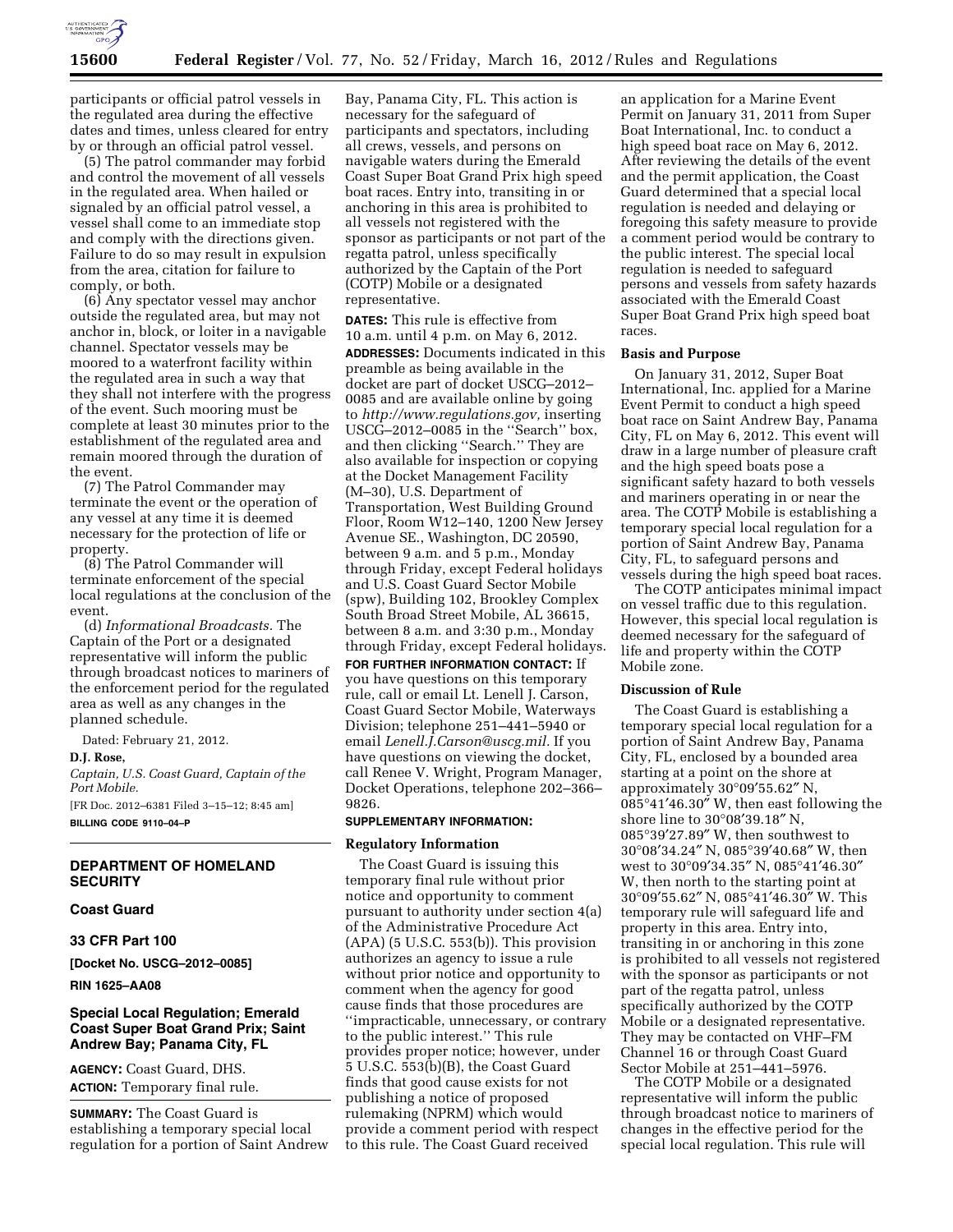be effective and enforced from 10 a.m. until 4 p.m. on May 6, 2012.

## **Regulatory Analyses**

We developed this rule after considering numerous statutes and executive orders related to rulemaking. Below we summarize our analyses based on 13 of these statutes or executive orders.

### **Regulatory Planning and Review**

This rule is not a significant regulatory action under section 3(f) of Executive Order 12866, Regulatory Planning and Review, as supplemented by Executive Order 13563, Improving Regulation and Regulatory Review, and does not require an assessment of potential costs and benefits under section 6(a)(3) of Executive Order 12866 or under section 1 of Executive Order 13563. The Office of Management and Budget has not reviewed it under those Orders.

The special local regulation listed in this rule will only restrict vessel traffic from entering, transiting, or anchoring within a small portion of Saint Andrew Bay, Panama City, FL. The effect of this regulation will not be significant for several reasons: (1) This rule will only affect vessel traffic for a short duration; (2) vessels may request permission from the COTP to transit through the regulated area; and (3) the impacts on routine navigation are expected to be minimal. Notifications to the marine community will be made through broadcast notice to mariners. These notifications will allow the public to plan operations around the regulated area.

# **Small Entities**

Under the Regulatory Flexibility Act (5 U.S.C. 601–612), we have considered whether this rule would have a significant economic impact on a substantial number of small entities. The term ''small entities'' comprises small businesses, not-for-profit organizations that are independently owned and operated and are not dominant in their fields, and governmental jurisdictions with populations of less than 50,000.

The Coast Guard certifies under 5 U.S.C. 605(b) that this rule will not have a significant economic impact on a substantial number of small entities. This rule will affect the following entities, some of which may be small entities: The owners or operators of vessels intending to transit or anchor in affected portions of Saint Andrew Bay during the high speed boat races. This special local regulation will not have a significant economic impact on a

substantial number of small entities for the following reasons. The zone is limited in size, is of short duration and vessel traffic may request permission from the COTP Mobile or a designated representative to enter or transit through the regulated area.

# **Assistance for Small Entities**

Under section 213(a) of the Small Business Regulatory Enforcement Fairness Act of 1996 (Pub. L. 104–121), we offer to assist small entities in understanding the rule so that they can better evaluate its effects on them and participate in the rulemaking process.

Small businesses may send comments on the actions of Federal employees who enforce, or otherwise determine compliance with, Federal regulations to the Small Business and Agriculture Regulatory Enforcement Ombudsman and the Regional Small Business Regulatory Fairness Boards. The Ombudsman evaluates these actions annually and rates each agency's responsiveness to small business. If you wish to comment on actions by employees of the Coast Guard, call 1–888–REG–FAIR (1–888–734–3247). The Coast Guard will not retaliate against small entities that question or complain about this rule or any policy or action of the Coast Guard.

### **Collection of Information**

This calls for no new collection of information under the Paperwork Reduction Act of 1995 (44 U.S.C. 3501– 3520).

### **Federalism**

A rule has implications for federalism under Executive Order 13132, Federalism, if it has a substantial direct effect on the States, on the relationship between the national government and the States, or on the distribution of power and responsibilities among the various levels of government. We have analyzed this rule under that Order and determined that this rule does not have implications for federalism.

### **Unfunded Mandates Reform Act**

The Unfunded Mandates Reform Act of 1995 (2 U.S.C. 1531–1538) requires Federal agencies to assess the effects of their discretionary regulatory actions. In particular, the Act addresses actions that may result in the expenditure by a State, local, or tribal government, in the aggregate, or by the private sector of \$100,000,000 (adjusted for inflation) or more in any one year. Though this rule will not result in such expenditure, we do discuss the effects of this rule elsewhere in this preamble.

# **Taking of Private Property**

This rule will not affect a taking of private property or otherwise have taking implications under Executive Order 12630, Governmental Actions and Interference with Constitutionally Protected Property Rights.

#### **Civil Justice Reform**

This rule meets applicable standards in sections 3(a) and 3(b)(2) of Executive Order 12988, Civil Justice Reform, to minimize litigation, eliminate ambiguity, and reduce burden.

## **Protection of Children**

We have analyzed this rule under Executive Order 13045, Protection of Children from Environmental Health Risks and Safety Risks. This rule is not an economically significant rule and does not create an environmental risk to health or risk to safety that may disproportionately affect children.

# **Indian Tribal Governments**

This rule does not have tribal implications under Executive Order 13175, Consultation and Coordination with Indian Tribal Governments, because it does not have a substantial direct effect on one or more Indian tribes, on the relationship between the Federal Government and Indian tribes, or on the distribution of power and responsibilities between the Federal Government and Indian tribes.

### **Energy Effects**

We have analyzed this rule under Executive Order 13211, Actions Concerning Regulations That Significantly Affect Energy Supply, Distribution, or Use. We have determined that it is not a ''significant energy action'' under that order because it is not a ''significant regulatory action'' under Executive Order 12866 and is not likely to have a significant adverse effect on the supply, distribution, or use of energy. The Administrator of the Office of Information and Regulatory Affairs has not designated it as a significant energy action. Therefore, it does not require a Statement of Energy Effects under Executive Order 13211.

### **Technical Standards**

The National Technology Transfer and Advancement Act (NTTAA) (15 U.S.C. 272 note) directs agencies to use voluntary consensus standards in their regulatory activities unless the agency provides Congress, through the Office of Management and Budget, with an explanation of why using these standards would be inconsistent with applicable law or otherwise impractical. Voluntary consensus standards are